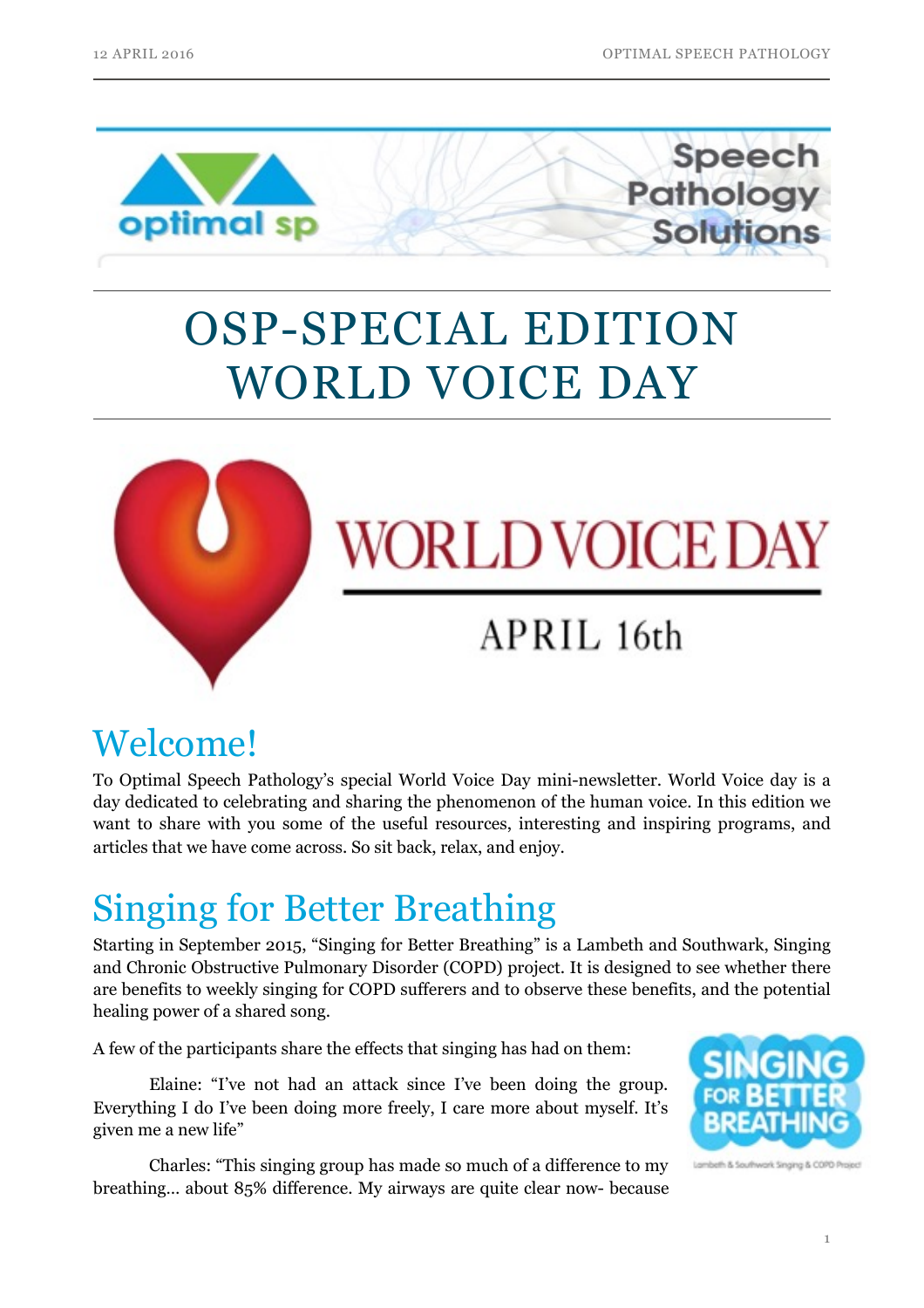you're exercising your tubes and airways. I can't express in words the difference It's made."

Les: "An hour singing here is a better workout for my lungs than an hour at the gym. I'm getting to know my body."

To hear more about this program and more from those participating, click [here.](https://www.youtube.com/watch?v=hA99GXB3GZw&feature=youtu.be)

### Singing Voice Rehabilitation Healing Voices- Leda Searce

 Voice Problems are usually an amalgamation of a number of different factors. Factors such as poor vocal hygiene, inadequate vocal technique, an imbalance of vocal load and medical issues. And as such singing voice rehabilitation must address vocal hygiene, vocal conditioning and coordination, vocal pacing, medical problems and must also be sensitive to the emotional state of someone who relies on their voice as their instrument or as their financial means, or even for someone who just loves to sing.



 In the context of vocal coordination and conditioning, the singing voice rehabilitation specialist must create a rehabilitation exercise protocol that promotes optimal coordination of voicing subsystems to appropriately compensate for and promote resolution of the injury, while ensuring the singer achieves and maintains adequate vocal conditioning, all in a manner that is consistent with the physiologic and acoustic characteristics of the singer's style.

 Vocal pacing in rehabilitation motivates a balance in the amount, type, and intensity of voice use. Though at times overlooked, vocal pacing is of critical importance both for achieving and restoring vocal health.

 All of these factors must be appropriately addressed through collaboration of the voice care team to guide the singer back to a state of vocal health and well-being. Singing voice rehabilitation is a complex and multifaceted process, requiring knowledge and experience that span art and science.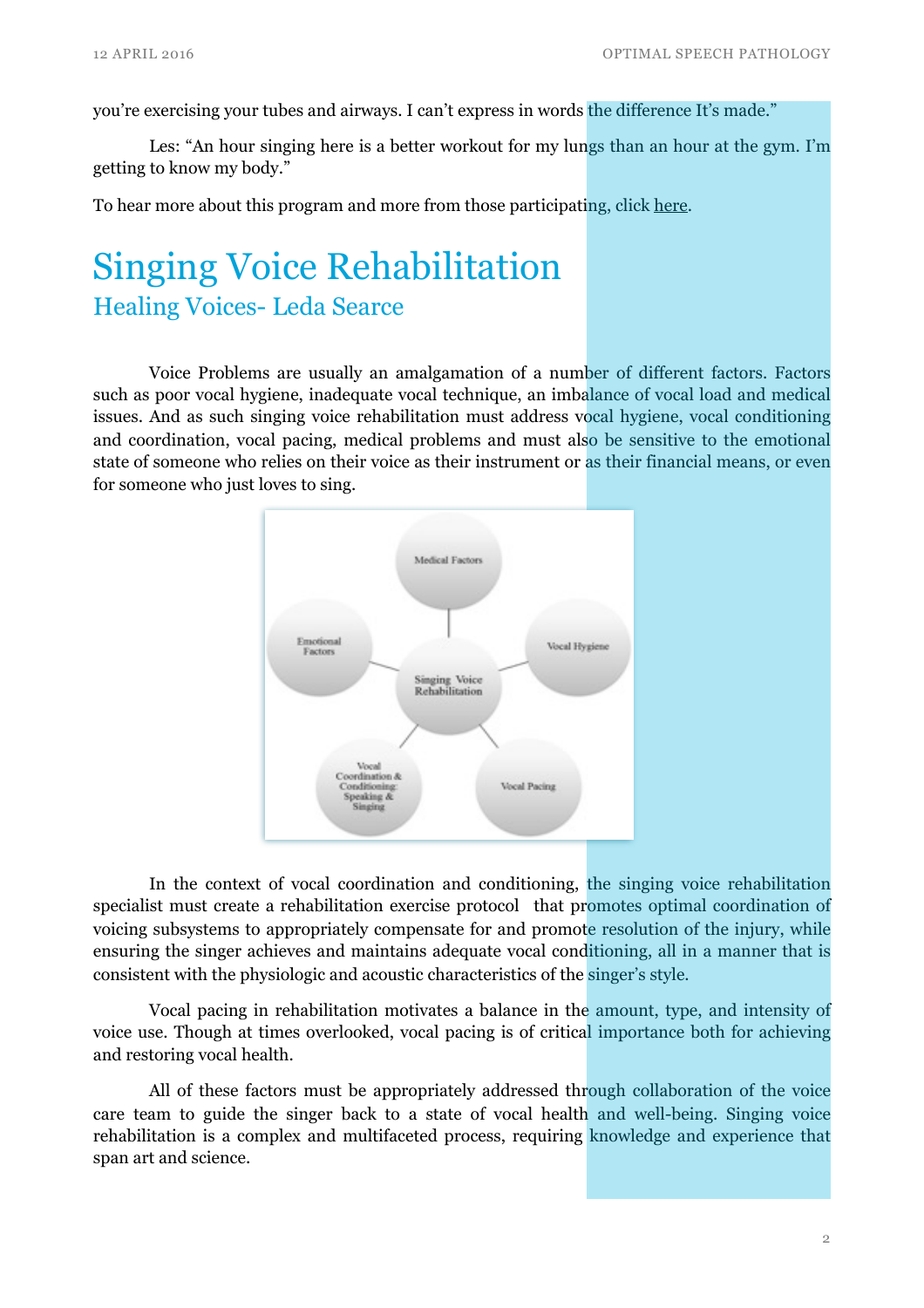To see Leda Searce's full article and to see 'Manual of Singing Voice Rehabilitation: a Practical Approach to Vocal Health and Wellness' by Leda Searce, a guide to executing effective, efficient rehabilitation plans, click [here](http://www.pluralpublishing.com/wp/?p=2454).

### Difficult Voice Problems– Cysts, Sulci and Scarring British Voice Association



Cysts, Sulci and scars vary in size and extent. In the case of voicing, their size and extent will seriously affect voicing and subsequent treatment.

#### **WHAT ARE THEY?**

 Cysts: Cysts are small enclosed sacs filled with fluid or semi-solid material. They form on the tissue of the vocal fold or 'cord'

 Sulcus: A sulcus (plural sulci) is a small groove or furrow that creates a depression along part of the vocal fold. A vergeture (similar to sulcus) is a defect in the layered structure of a vocal fold where the pliable outer layer is missing over a small area of the vocal fold, rather like a bald patch on a tyre.

 Scarring: occurs when fibrous tissue is laid down to repair damage to a vocal fold. Scarring is a normal part of the healing process.

#### **WHY ARE THEY SUCH A PROBLEM?**

These lesions disrupt the integrity of the pliable outer layers, effectively creating a stiff portion of vocal fold, when it should be pliable and able to roll like a wave (which gives the voice its clear quality.

click [here](http://optimalsp.com.au/our-services/voice-disorders/), to read more on Cysts, Sulci and Scarring, as well as other BVA resources

### ENT links for the voice community [ENTNET.ORG](http://ENTNET.ORG)

The OSP team work closely with our ENT colleagues in assessment and management of voice disorders – so it makes sense to kick off the World Voice Day week with some helpful ENT links for the voice community. Our OSP website features information on the ageing voice, occupational voice use and how medications may impact on voice (click [here](http://optimalsp.com.au/our-services/voice-disorders/)) and you can follow [this link to find the current issue of the WVD Entnet Bulletin](http://www.apple.com) "Explore the voices of your patients" for further reading.